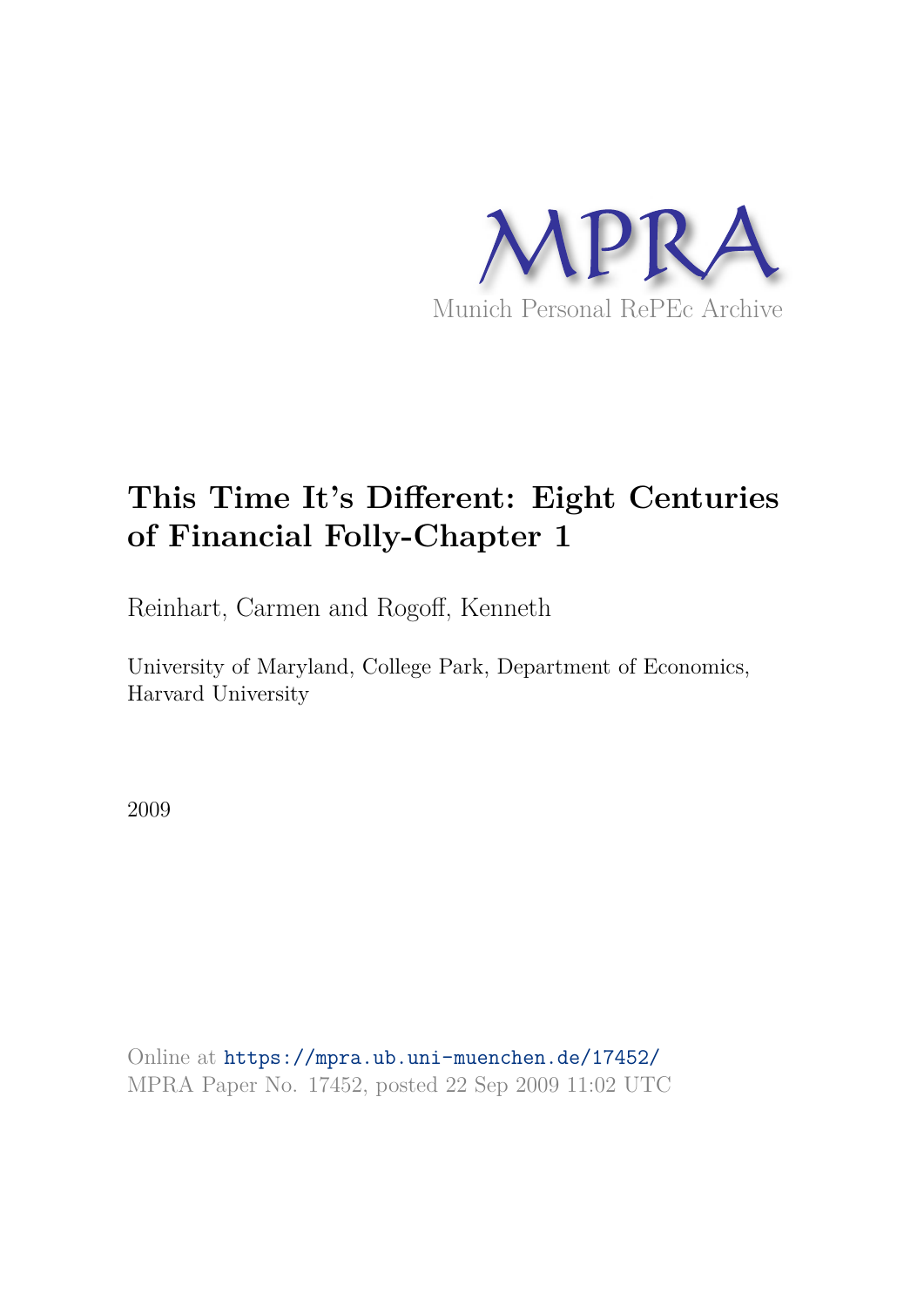# **- 1 -** VARIETIES OF CRISES AND THEIR DATES

Because this book is grounded in a quantitative and historical analysis of crises, it is important to begin by defining exactly what constitutes a financial crisis, as well as the methods—quantitative where possible—by which we date its beginning and end. This chapter and the two that follow lay out the basic concepts, definitions, methodology, and approach toward data collection and analysis that underpin our study of the historical international experience with almost any kind of economic crisis, be it a sovereign debt default, banking, inflation, or exchange rate crisis.

Delving into precise definitions of a crisis in an initial chapter rather than simply including them in a glossary may seem somewhat tedious. But for the reader to properly interpret the sweeping historical figures and tables that follow later in this volume, it is essential to have a sense of how we delineate what constitutes a crisis and what does not. The boundaries we draw are generally consistent with the existing empirical economics literature, which by and large is segmented across the various types of crises we consider (e.g., sovereign debt, exchange rate). We try to highlight any cases in which results are conspicuously sensitive to small changes in our cutoff points or where we are particularly concerned about clear inadequacies in the data. This definition chapter also gives us a convenient opportunity to expand a bit more on the variety of crises we take up in this book.

The reader should note that the crisis markers discussed in this chapter refer to the measurement of crises within individual countries. Later on, we discuss a number of ways to think about the international dimensions of crises and their intensity and transmission, culminating in our definition of a global crisis in chapter 16. In addition to reporting on one country at a time, our root measures of crisis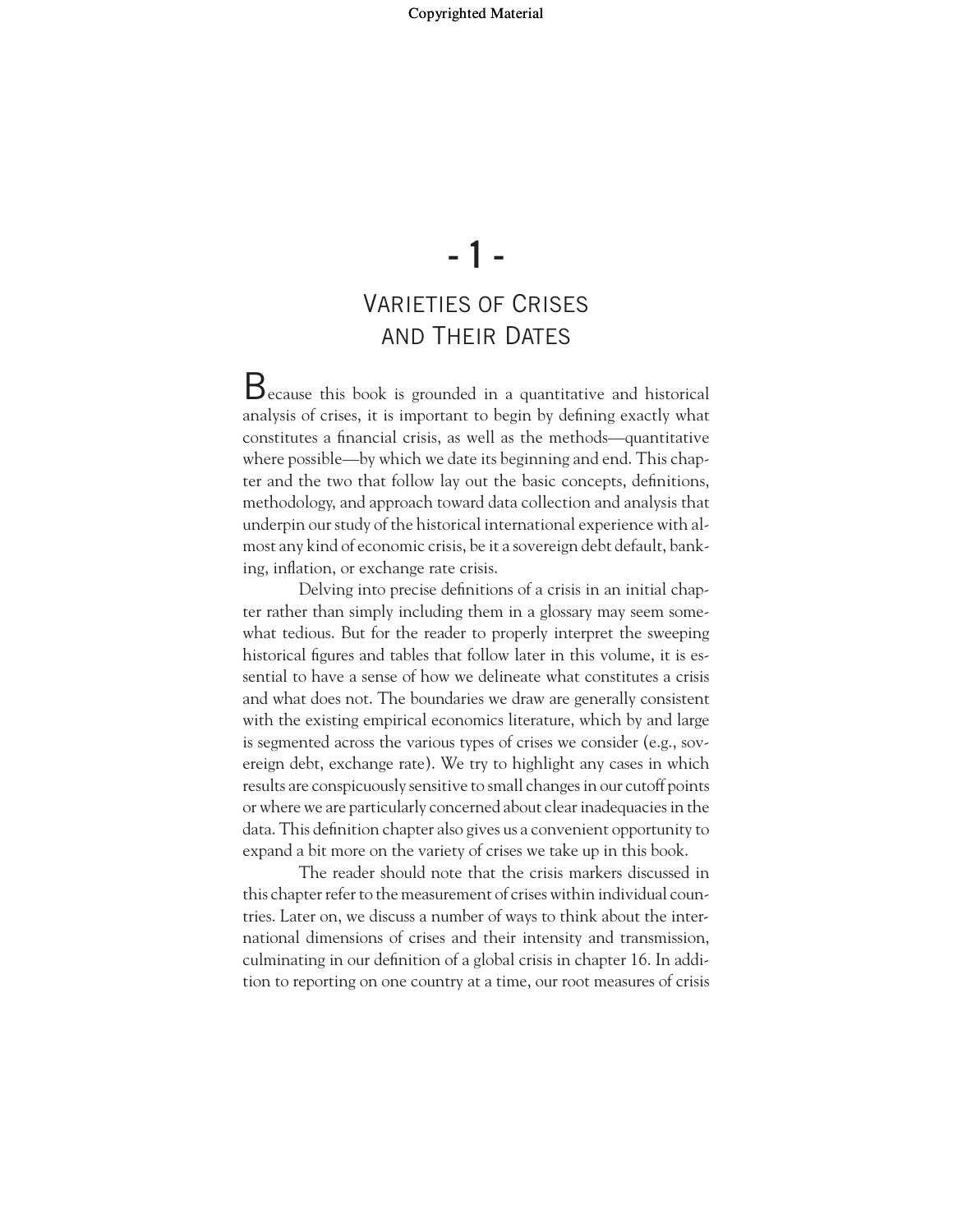thresholds report on only one type of crisis at a time (e.g., exchange rate crashes, inflation, banking crises). As we emphasize, particularly in chapter 16, different varieties of crises tend to fall in clusters, suggesting that it may be possible, in principle, to have systemic definitions of crises. But for a number of reasons, we prefer to focus on the simplest and most transparent delineation of crisis episodes, especially because doing otherwise would make it very difficult to make broad comparisons across countries and time. These definitions of crises are rooted in the existing empirical literature and referenced accordingly.

We begin by discussing crises that can readily be given strict quantitative definitions, then turn to those for which we must rely on more qualitative and judgmental analysis. The concluding section defines *serial default* and the *this-time-is-different syndrome,* concepts that will recur throughout the remainder of the book.

# Crises Defined by Quantitative Thresholds: Inflation, Currency Crashes, and Debasement

## *Inflation Crises*

We begin by defining inflation crises, both because of their universality and long historical significance and because of the relative simplicity and clarity with which they can be identified. Because we are interested in cataloging the extent of default (through inflating debt away) and not only its frequency, we will attempt to mark not only the beginning of an inflation or currency crisis episode but its duration as well. Many high-inflation spells can best be described as chronic—lasting many years, sometimes dissipating and sometimes plateauing at an intermediate level before exploding. A number of studies, including our own earlier work on classifying post–World War II exchange rate arrangements, use a twelve-month inflation threshold of 40 percent or higher as the mark of a high-inflation episode. Of course, one can argue that the effects of inflation are pernicious at much lower levels of inflation, say 10 percent, but the costs of sustained moderate inflation are not well established either theoretically or empirically. In our earlier work on the post–World War II era, we chose a 40 percent cutoff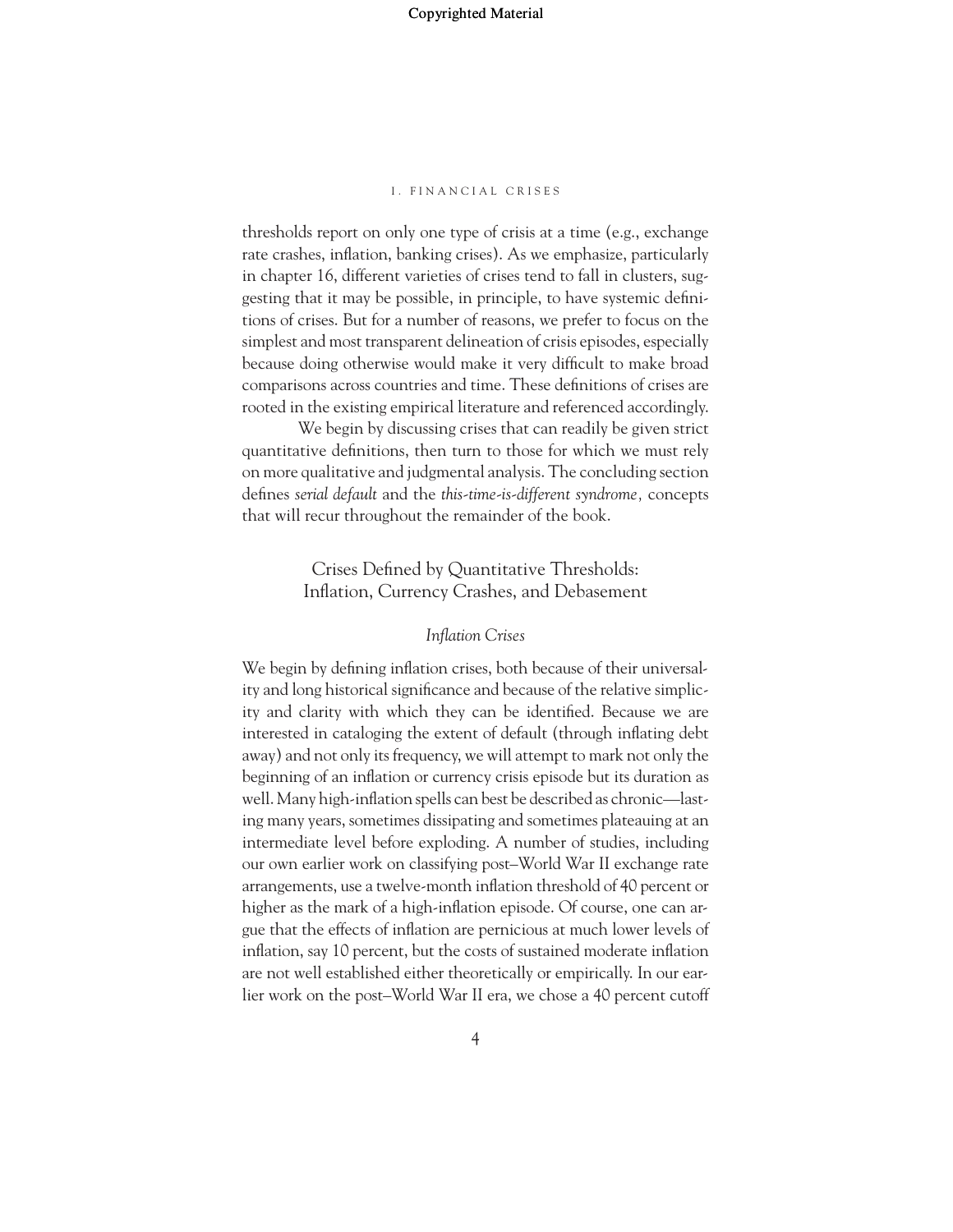#### 1. VARIETIES OF CRISES AND THEIR DATES

because there is a fairly broad consensus that such levels are pernicious; we discuss general inflation trends and lower peaks where significant. Hyperinflations—inflation rates of 40 percent *per month—*are of modern vintage. As we will see in chapter 12 on inflation crises (especially in table 12.3), Hungary in 1946 (Zimbabwe's recent experience notwithstanding) holds the record in our sample.

For the pre–World War I period, however, even 40 percent *per annum* is too high an inflation threshold, because inflation rates were much lower then, especially before the advent of modern paper currency (often referred to as "fiat" currency because it has no intrinsic value and is worth something only because the government declares by fiat that other currencies are not legal tender in domestic transactions). The median inflation rates before World War I were well below those of the more recent period: 0.5 percent per annum for 1500– 1799 and 0.71 percent for 1800–1913, in contrast with 5.0 percent for 1914–2006. In periods with much lower average inflation rates and little expectation of high inflation, much lower inflation rates could be quite shocking and traumatic to an economy—and therefore considered crises.<sup>1</sup> Thus, in this book, in order to meaningfully incorporate earlier periods, we adopt an inflation crisis threshold of 20 percent per annum. At most of the main points at which we believe there were inflation crises, our main assertions appear to be reasonably robust relative to our choice of threshold; for example, our assertion that there was a crisis at any given point would stand up had we defined inflation crises using a lower threshold of, say, 15 percent, or a higher threshold of, say, 25 percent. Of course, given that we are making most of our data set available online, readers are free to set their own threshold for inflation or for other quantitative crisis benchmarks.

#### *Currency Crashes*

In order to date currency crashes, we follow a variant of an approach introduced by Jeffrey Frankel and Andrew Rose, who focus exclusively on large exchange rate depreciations and set their basic threshold (subject to some caveats) as 25 percent per annum.<sup>2</sup> This definition is the most parsimonious, for it does not rely on other vari-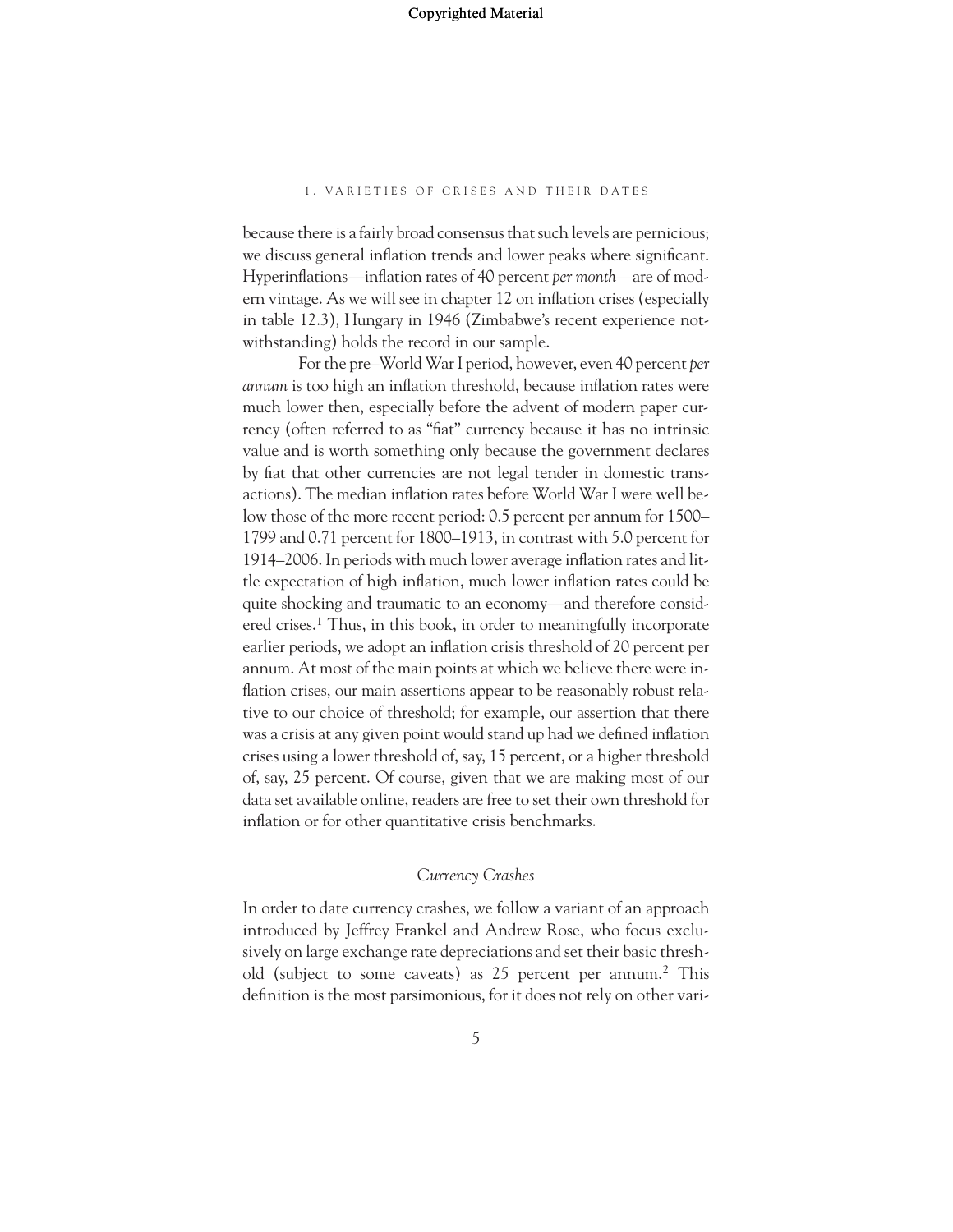ables such as reserve losses (data governments often guard jealously —sometimes long delaying their publication) and interest rate hikes (which are not terribly meaningful in financial systems under very heavy government control, which was in fact the case for most countries until relatively recently). As with inflation, the 25 percent threshold that one might apply to data from the period after World War II—at least to define a severe exchange rate crisis—would be too high for the earlier period, when much smaller movements constituted huge surprises and were therefore extremely disruptive. Therefore, we define as a currency crash an annual depreciation in excess of 15 percent. Mirroring our treatment of inflation episodes, we are concerned here not only with the dating of the initial crash (as in Frankel and Rose as well as Kaminsky and Reinhart) but with the full period in which annual depreciations exceeded the threshold.<sup>3</sup> It is hardly surprising that the largest crashes shown in table 1.1 are similar in timing and order of magnitude to the profile for inflation crises. The "honor" of the record currency crash, however, goes not to Hungary (as in the case of inflation) but to Greece in 1944.

## *Currency Debasement*

The precursor of modern inflation and foreign exchange rate crises was currency debasement during the long era in which the principal means of exchange was metallic coins. Not surprisingly, debasements were particularly frequent and large during wars, when drastic reductions in the silver content of the currency sometimes provided sovereigns with their most important source of financing.

In this book we also date currency "reforms" or conversions and their magnitudes. Such conversions form a part of every hyperinflation episode in our sample; indeed it is not unusual to see that there were several conversions in quick succession. For example, in its struggle with hyperinflation, Brazil had no fewer than four currency conversions from 1986 to 1994. When we began to work on this book, in terms of the magnitude of a single conversion, the record holder was China, which in 1948 had a conversion rate of three million to one. Alas, by the time of its completion, that record was surpassed by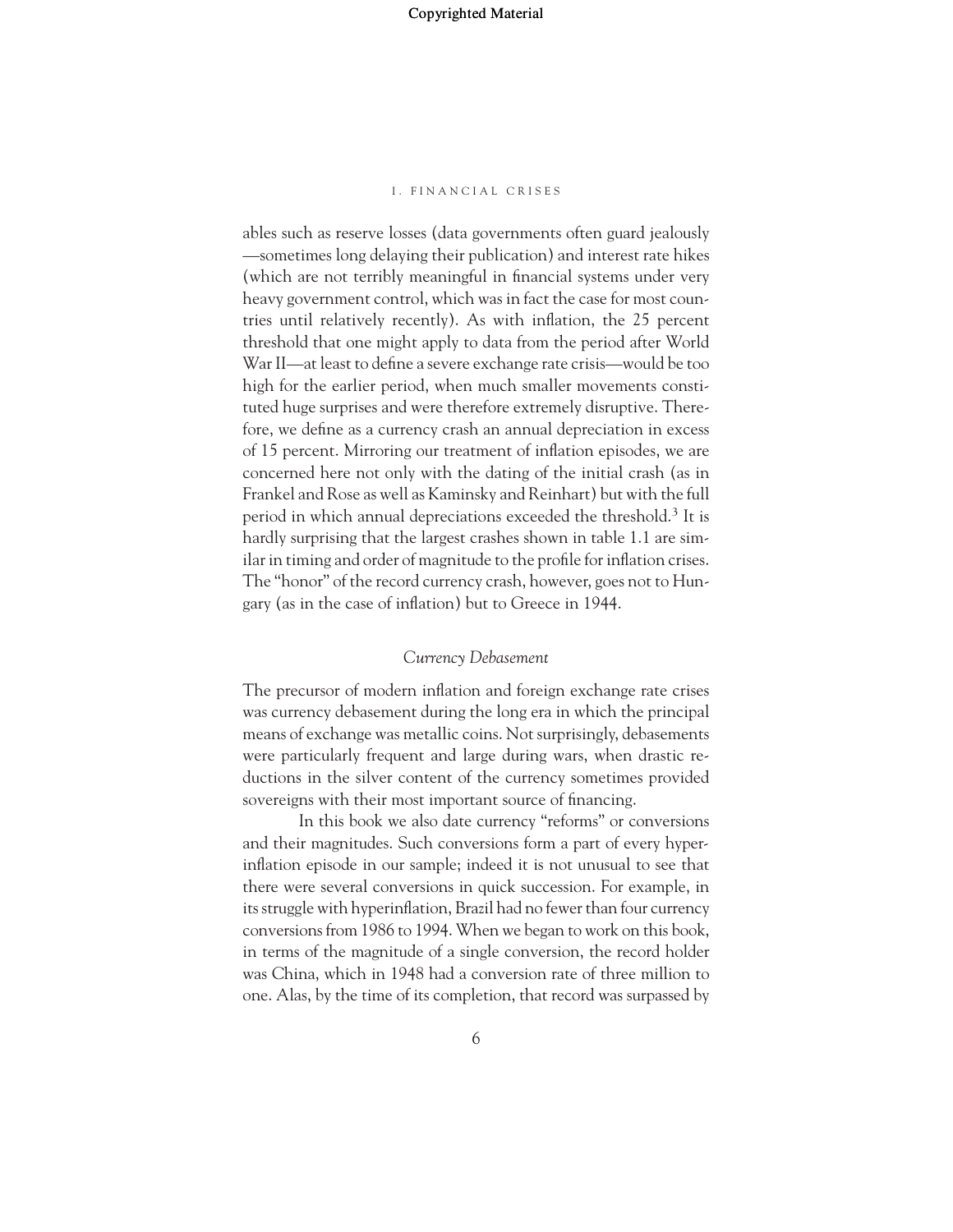## 1. VARIETIES OF CRISES AND THEIR DATES

| Crisis type                        | Threshold                                                                                                                                                                                                           | Period                                                                                                    | Maximum<br>(percent)             |
|------------------------------------|---------------------------------------------------------------------------------------------------------------------------------------------------------------------------------------------------------------------|-----------------------------------------------------------------------------------------------------------|----------------------------------|
| Inflation                          | An annual inflation rate of 20<br>percent or higher. We<br>examine separately the<br>incidence of more extreme<br>cases in which inflation<br>exceeds 40 percent per<br>annum.                                      | 1500-1790<br>1800-1913<br>1914-2008                                                                       | 173.1<br>159.6<br>$9.63E + 26^a$ |
| Currency<br>crash                  | An annual depreciation versus<br>the U.S. dollar (or the<br>relevant anchor currency-<br>historically the U.K. pound,<br>the French franc, or the<br>German DM and presently<br>the euro) of 15 percent<br>or more. | 1800-1913<br>1914-2008                                                                                    | 275.7<br>$3.37E + 9$             |
| Currency<br>debasement:<br>Type I  | A reduction in the metallic<br>content of coins in<br>circulation of 5 percent<br>or more.                                                                                                                          | 1258–1799<br>1800-1913                                                                                    | $-56.8$<br>$-55.0$               |
| Currency<br>debasement:<br>Type II | A currency reform whereby a<br>new currency replaces a<br>much-depreciated earlier<br>currency in circulation.                                                                                                      | The most extreme<br>episode is the recent<br>Zimbabwean conversion<br>at a rate of ten billion<br>to one. |                                  |

**TABLE 1.1** Defining crises: A summary of quantitative thresholds

<sup>a</sup>In some cases the inflation rates are so large (as in Hungary in 1946, for example) that we are forced to use scientific notation. Thus, E+26 means that we have to add zeroes and move the decimal point twenty-six places to the right in the 9.63 entry.

Zimbabwe with a ten-billion-to-one conversion! Conversions also follow spells of high (but not necessarily hyper) inflation, and these cases are also included in our list of modern debasements.

## *The Bursting of Asset Price Bubbles*

The same quantitative methodology could be applied in dating the bursting of asset price bubbles (equity or real estate), which are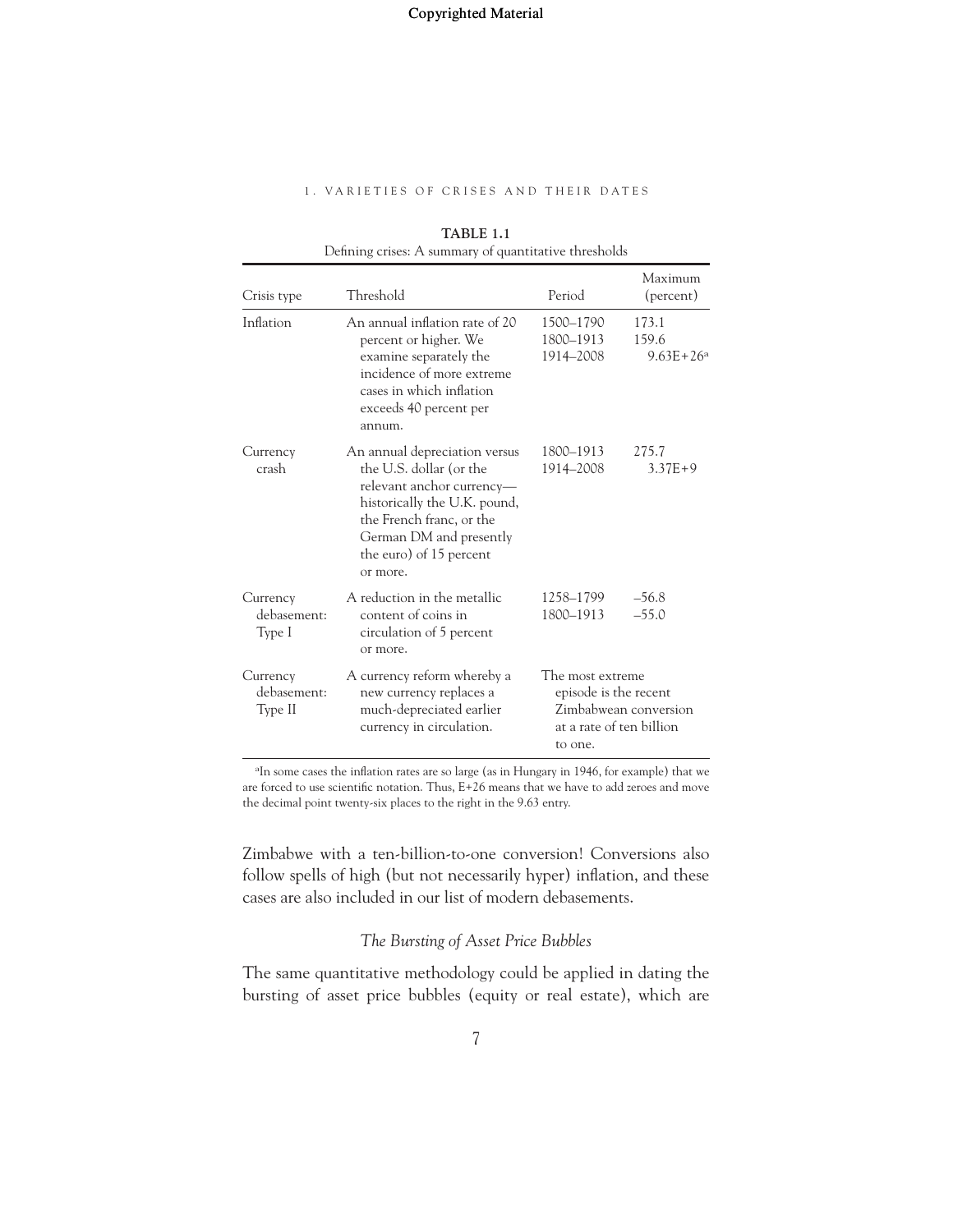## I. FINANCIAL CRISES

commonplace in the run-up to banking crises. We discuss these crash episodes involving equity prices in chapter 16 and leave real estate crises for future research.<sup>4</sup> One reason we do not tackle the issue here is that price data for many key assets underlying financial crises, particularly housing prices, are extremely difficult to come by on a longterm cross-country basis. However, our data set does include housing prices for a number of both developed and emerging market countries over the past couple of decades, which we shall exploit later in our analysis of banking crises.

# Crises Defined by Events: Banking Crises and External and Domestic Default

In this section we describe the criteria used in this study to date banking crises, external debt crises, and domestic debt crisis counterparts, the last of which are by far the least well documented and understood. Box 1.1 provides a brief glossary to the key concepts of debt used throughout our analysis.

## *Banking Crises*

With regard to banking crises, our analysis stresses events. The main reason we use this approach has to do with the lack of long-range time series data that would allow us to date banking or financial crises quantitatively along the lines of inflation or currency crashes. For example, the relative price of bank stocks (or financial institutions relative to the market) would be a logical indicator to examine. However, doing this is problematic, particularly for the earlier part of our sample and for developing countries, where many domestic banks do not have publicly traded equity.

Another idea would be to use changes in bank deposits to date crises. In cases in which the beginning of a banking crisis has been marked by bank runs and withdrawals, this indicator would work well, for example in dating the numerous banking panics of the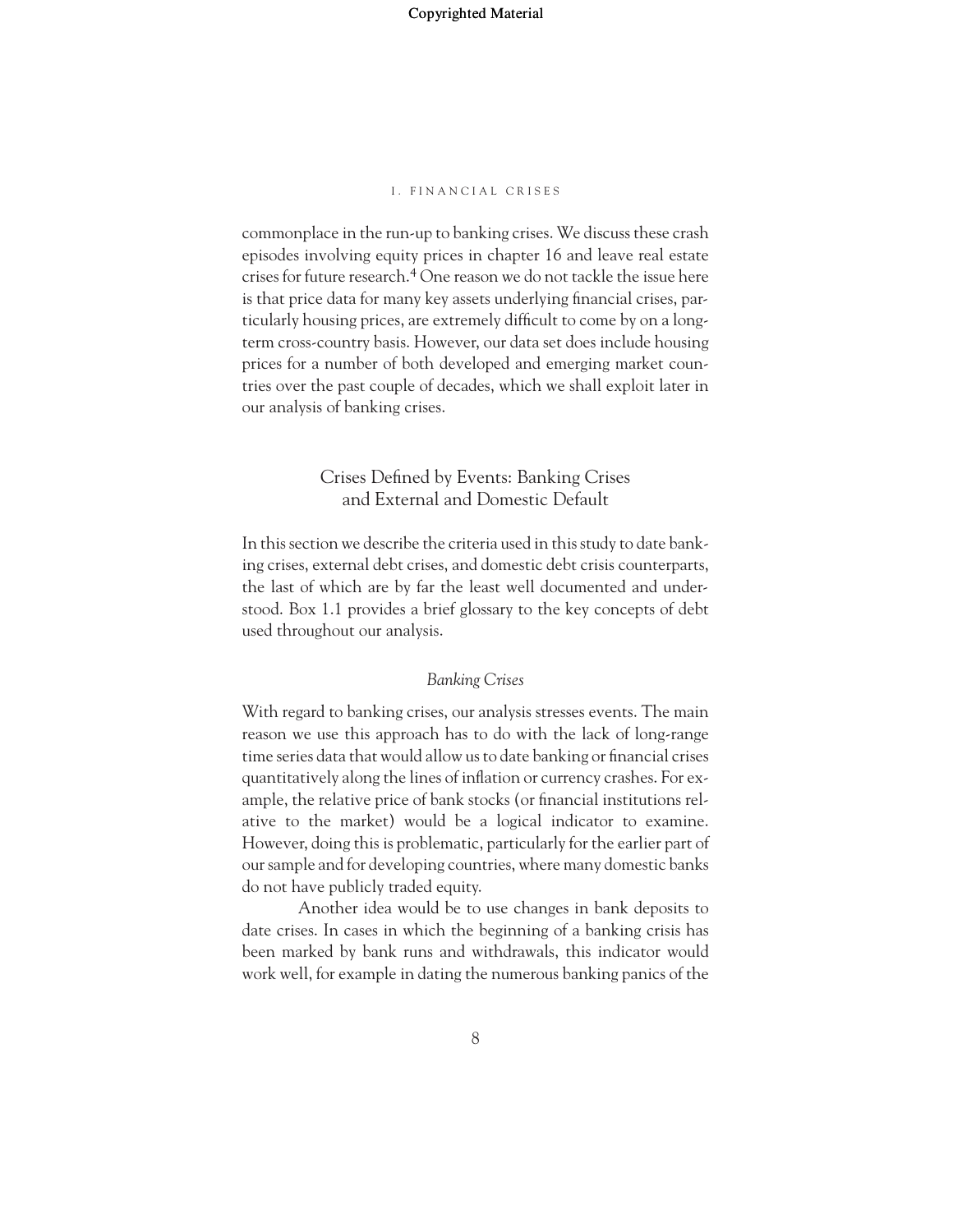#### 1. VARIETIES OF CRISES AND THEIR DATES

#### **BOX 1.1** Debt glossary

*External debt* The total debt liabilities of a country with foreign creditors, both official (public) and private. Creditors often determine all the terms of the debt contracts, which are normally subject to the jurisdiction of the foreign creditors or to international law (for multilateral credits).

*Total government debt (total public debt)* The total debt liabilities of a government with both domestic and foreign creditors. The "government" normally comprises the central administration, provincial governments, federal governments, and all other entities that borrow with an explicit government guarantee.

*Government domestic debt* All debt liabilities of a government that are issued under and subject to national jurisdiction, regardless of the nationality of the creditor or the currency denomination of the debt; therefore, it includes government foreign-currency domestic debt, as defined below. The terms of the debt contracts can be determined by the market or set unilaterally by the government.

*Government foreign-currency domestic debt* Debt liabilities of a government issued under national jurisdiction that are nonetheless expressed in (or linked to) a currency different from the national currency of the country.

*Central bank debt* Not usually included under government debt, despite the fact that it usually carries an implicit government guarantee. Central banks usually issue such debt to facilitate open market operations (including sterilized intervention). Such debts may be denominated in either local or foreign currency.

1800s. Often, however, banking problems arise not from the liability side but from a protracted deterioration in asset quality, be it from a collapse in real estate prices (as in the United States at the outset of the 2007 subprime financial crisis) or from increased bankruptcies in the nonfinancial sector (as in later stages of the financial crisis of the late 2000s). In this case, a large increase in bankruptcies or nonperforming loans could be used to mark the onset of the crisis. Unfortunately, indicators of business failures and nonperforming loans are usually available sporadically, if at all, even for the modern period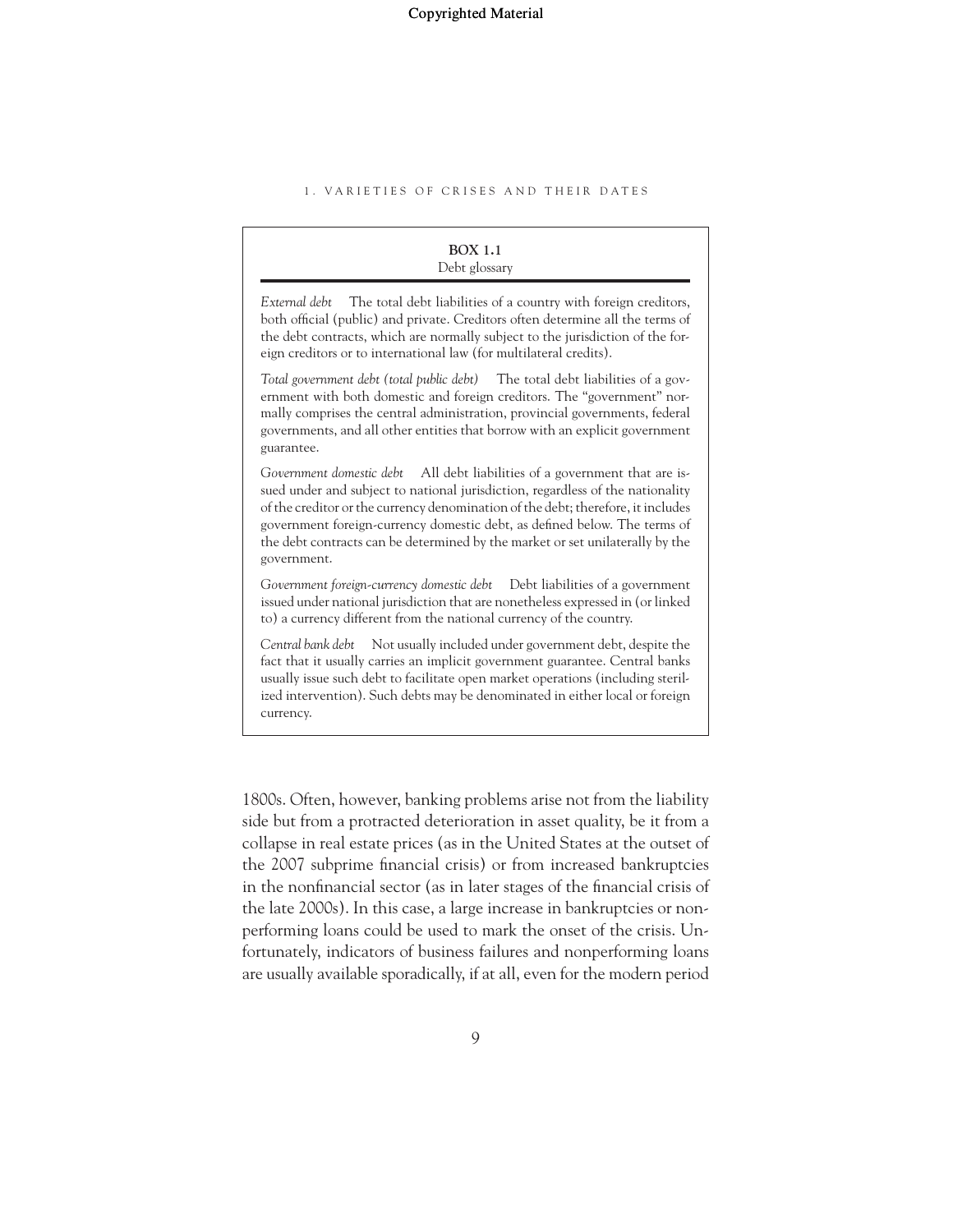## I. FINANCIAL CRISES

in many countries. In any event, reports of nonperforming loans are often wildly inaccurate, for banks try to hide their problems for as long as possible and supervisory agencies often look the other way.

Given these data limitations, we mark a banking crisis by two types of events: (1) bank runs that lead to the closure, merging, or takeover by the public sector of one or more financial institutions (as in Venezuela in 1993 or Argentina in 2001) and (2) if there are no runs, the closure, merging, takeover, or large-scale government assistance of an important financial institution (or group of institutions) that marks the start of a string of similar outcomes for other financial institutions (as in Thailand from 1996 to 1997). We rely on existing studies of banking crises and on the financial press. Financial stress is almost invariably extremely great during these periods.

There are several main sources for cross-country dating of crises. For the period after 1970, the comprehensive and well-known studies by Caprio and Klingebiel—the most updated version of which covers the period through 2003—are authoritative, especially in terms of classifying banking crises into systemic versus more benign categories. Kaminsky and Reinhart, and Jácome (the latter for Latin America), round out the sources.<sup>5</sup> In addition, we draw on many country-specific studies that pick up episodes of banking crisis not covered by the multicountry literature; these country-specific studies make an important contribution to this chronology.<sup>6</sup> A summary discussion of the limitations of this event-based dating approach is presented in table 1.2. The years in which the banking crises began are listed in appendixes A.3 and A.4 (for most early episodes it is difficult to ascertain exactly how long the crisis lasted).

## *External Debt Crises*

External debt crises involve outright default on a government's external debt obligations—that is, a default on a payment to creditors of a loan issued under another country's jurisdiction, typically (but not always) denominated in a foreign currency, and typically held mostly by foreign creditors. Argentina holds the record for the largest default; in 2001 it defaulted on more than \$95 billion in external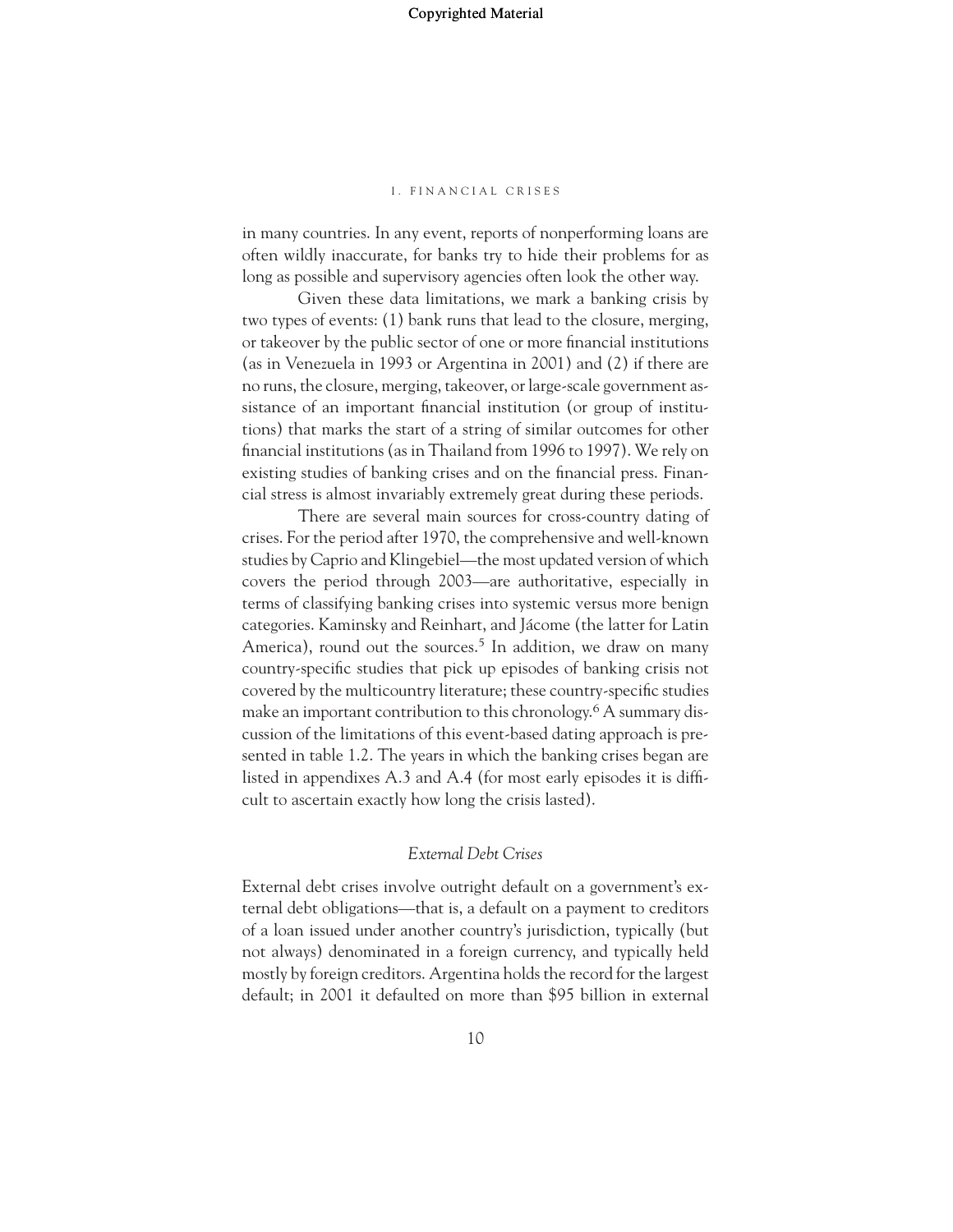# 1. VARIETIES OF CRISES AND THEIR DATES

| Type of crisis                                                                                     | Definition and/or criteria                                                                                                                                                                                                                                                                                                                                                                                                                                                  | Comments                                                                                                                                                                                                                                                                                                                                                                                                                                                                                                                                     |
|----------------------------------------------------------------------------------------------------|-----------------------------------------------------------------------------------------------------------------------------------------------------------------------------------------------------------------------------------------------------------------------------------------------------------------------------------------------------------------------------------------------------------------------------------------------------------------------------|----------------------------------------------------------------------------------------------------------------------------------------------------------------------------------------------------------------------------------------------------------------------------------------------------------------------------------------------------------------------------------------------------------------------------------------------------------------------------------------------------------------------------------------------|
| Banking crisis<br>Type I:<br>systemic<br>(severe)<br>Type II:<br>financial<br>distress<br>(milder) | We mark a banking crisis by two<br>types of events: (1) bank runs<br>that lead to the closure, merging,<br>or takeover by the public sector<br>of one or more financial institu-<br>tions and (2) if there are no<br>runs, the closure, merging, take-<br>over, or large-scale government<br>assistance of an important<br>financial institution (or group of<br>institutions) that marks the start<br>of a string of similar outcomes for<br>other financial institutions. | This approach to dating the<br>beginning of banking crises is<br>not without drawbacks. It<br>could date crises too late,<br>because the financial problems<br>usually begin well before a<br>bank is finally closed or<br>merged; it could also date crises<br>too early, because the worst of a<br>crisis may come later. Unlike in<br>the case of external debt crises<br>(see below), which have well-<br>defined closure dates, it is often<br>difficult or impossible to<br>accurately pinpoint the year in<br>which the crisis ended. |
| Debt crisis<br>External                                                                            | A sovereign default is defined as<br>the failure of a government to<br>meet a principal or interest<br>payment on the due date (or<br>within the specified grace<br>period). These episodes include<br>instances in which rescheduled<br>debt is ultimately extinguished<br>in terms less favorable than the<br>original obligation.                                                                                                                                        | Although the time of default is<br>accurately classified as a crisis<br>year, in a large number of cases<br>the final resolution with the<br>creditors (if it ever did take<br>place) seems indeterminate.<br>For this reason we also work<br>with a crisis dummy that picks<br>up only the first year.                                                                                                                                                                                                                                      |
| Domestic                                                                                           | The definition given above for an<br>external debt crisis applies. In<br>addition, domestic debt crises<br>have involved the freezing of<br>bank deposits and/or forcible<br>conversions of such deposits from<br>dollars to local currency.                                                                                                                                                                                                                                | There is at best some partial<br>documentation of recent<br>defaults on domestic debt<br>provided by Standard and<br>Poor's. Historically, it is very<br>difficult to date these episodes,<br>and in many cases (such as<br>those of banking crises) it is<br>impossible to ascertain the date<br>of the final resolution.                                                                                                                                                                                                                   |

**TABLE 1.2** Defining crises by events: A summary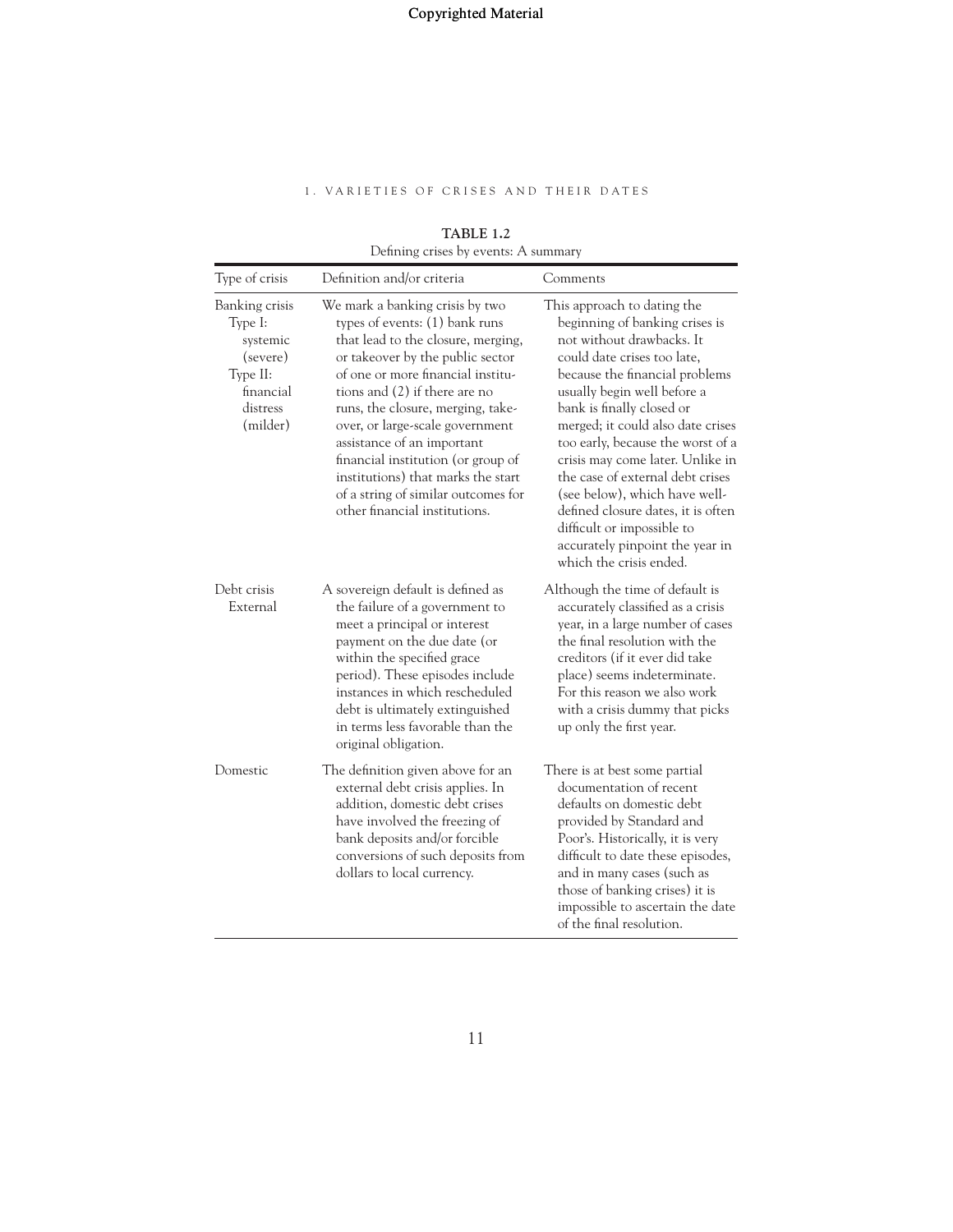debt. In the case of Argentina, the default was managed by reducing and stretching out interest payments. Sometimes countries repudiate the debt outright, as in the case of Mexico in 1867, when more than \$100 million worth of peso debt issued by Emperor Maximilian was repudiated by the Juarez government. More typically, though, the government restructures debt on terms less favorable to the lender than were those in the original contract (for instance, India's littleknown external restructurings in 1958–1972).

External defaults have received considerable attention in the academic literature from leading modern-day economic historians, such as Michael Bordo, Barry Eichengreen, Marc Flandreau, Peter Lindert, John Morton, and Alan Taylor.<sup>7</sup> Relative to early banking crises (not to mention domestic debt crises, which have been all but ignored in the literature), much is known about the causes and consequences of these rather dramatic episodes. The dates of sovereign defaults and restructurings are those listed and discussed in chapter 6. For the period after 1824, the majority of dates come from several Standard and Poor's studies listed in the data appendixes. However, these are incomplete, missing numerous postwar restructurings and early defaults, so this source has been supplemented with additional information.<sup>8</sup>

Although external default dates are, by and large, clearly defined and far less contentious than, say, the dates of banking crises (for which the end is often unclear), some judgment calls are still required, as we discuss in chapter 8. For example, in cataloging the number of times a country has defaulted, we generally categorize any default that occurs two years or less after a previous default as part of the same episode. Finding the end date for sovereign external defaults, although easier than in the case of banking crises (because a formal agreement with creditors often marks the termination), still presents a number of issues.

Although the time of default is accurately classified as a crisis year, in a large number of cases the final resolution with the creditors (if it ever was achieved) seems interminable. Russia's 1918 default following the revolution holds the record, lasting sixty-nine years. Greece's default in 1826 shut it out of international capital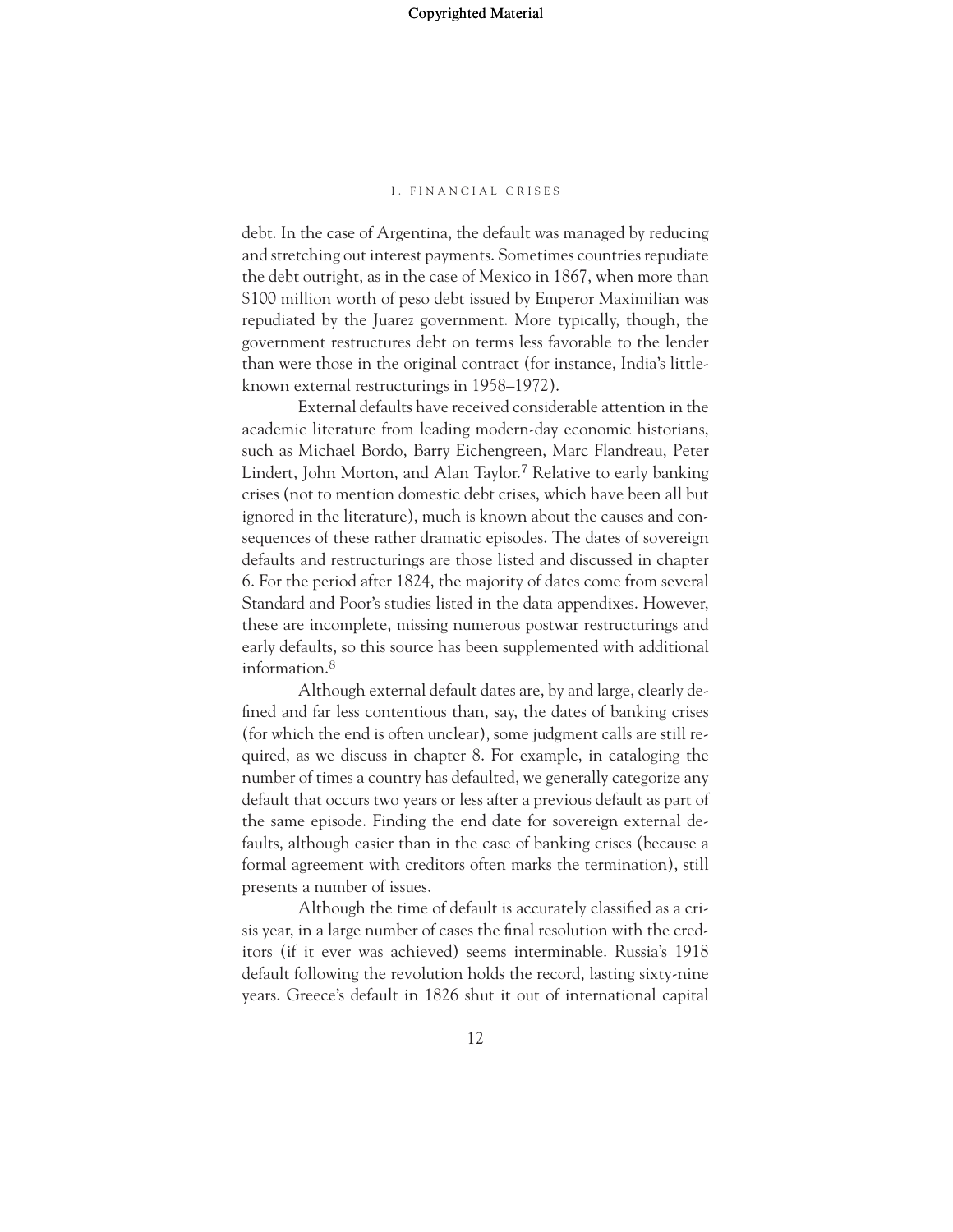### 1. VARIETIES OF CRISES AND THEIR DATES

markets for fifty-three consecutive years, and Honduras's 1873 default had a comparable duration.<sup>9</sup> Of course, looking at the full default episode is useful for characterizing borrowing or default cycles, calculating "hazard" rates, and so on. But it is hardly credible that a spell of fifty-three years could be considered a crisis—even if those years were not exactly prosperous. Thus, in addition to constructing the country-specific dummy variables to cover the entire episode, we have employed two other qualitative variables aimed at encompassing the core crisis period surrounding the default. The first of these records only the year of default as a crisis, while the second creates a seven-year window centered on the default date. The rationale is that neither the three years that precede a default nor the three years that follow it can be considered a "normal" or "tranquil" period. This technique allows analysis of the behavior of various economic and financial indicators around the crisis on a consistent basis over time and across countries.

#### *Domestic Debt Crises*

Domestic public debt is issued under a country's own legal jurisdiction. In most countries, over most of their history, domestic debt has been denominated in the local currency and held mainly by residents. By the same token, the overwhelming majority of external public debt—debt under the legal jurisdiction of foreign governments—has been denominated in foreign currency and held by foreign residents.

Information on domestic debt crises is scarce, but not because these crises do not take place. Indeed, as we illustrate in chapter 9, domestic debt crises typically occur against a backdrop of much worse economic conditions than the average external default. Usually, however, domestic debt crises do not involve powerful external creditors. Perhaps this may help explain why so many episodes go unnoticed in the mainstream business and financial press and why studies of such crises are underrepresented in the academic literature. Of course, this is not always the case. Mexico's much-publicized neardefault in 1994–1995 certainly qualifies as a "famous" domestic default crisis, although not many observers may realize that the bulk of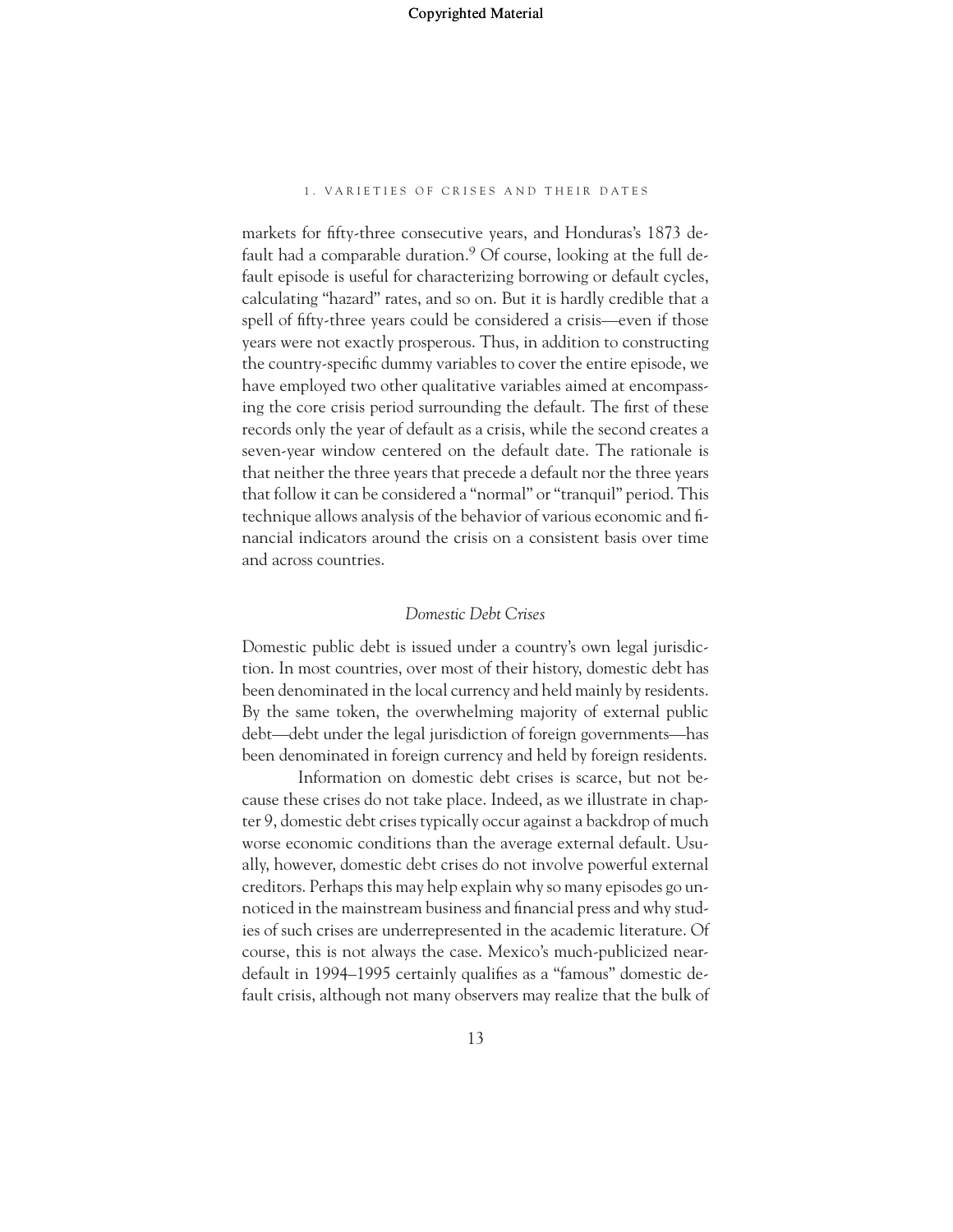the problem debt was technically domestic and not external. In fact, the government debt (in the form of *tesobonos,* mostly short-term debt instruments repayable in pesos linked to the U.S. dollar), which was on the verge of default until the country was bailed out by the International Monetary Fund and the U.S. Treasury, was issued under domestic Mexican law and therefore was part of Mexico's domestic debt. One can only speculate that if the *tesobonos* had not been so widely held by nonresidents, perhaps this crisis would have received far less attention. Since 1980, Argentina has defaulted three times on its domestic debt. The two domestic debt defaults that coincided with defaults on external debt (1982 and 2001) attracted considerable international attention. However, the large-scale 1989 default that did not involve a new default on external debt—and therefore did not involve nonresidents—is scarcely known in the literature. The many defaults on domestic debt that occurred during the Great Depression of the 1930s in both advanced economies and developing ones are not terribly well documented. Even where domestic defaults are documented in official volumes on debt, it is often only footnotes that refer to arrears or suspensions of payments.

Finally, some of the domestic defaults that involved the forcible conversion of foreign currency deposits into local currency have occurred during banking crises, hyperinflations, or a combination of the two (defaults in Argentina, Bolivia, and Peru are in this list). Our approach to constructing categorical variables follows that previously described for external debt default. Like banking crises and unlike external debt defaults, for many episodes of domestic default the endpoint for the crisis is not easily established.

# Other Key Concepts

## *Serial Default*

*Serial default* refers to multiple sovereign defaults on external or domestic public (or publicly guaranteed) debt, or both. These defaults may occur five or fifty years apart, and they can range from whole-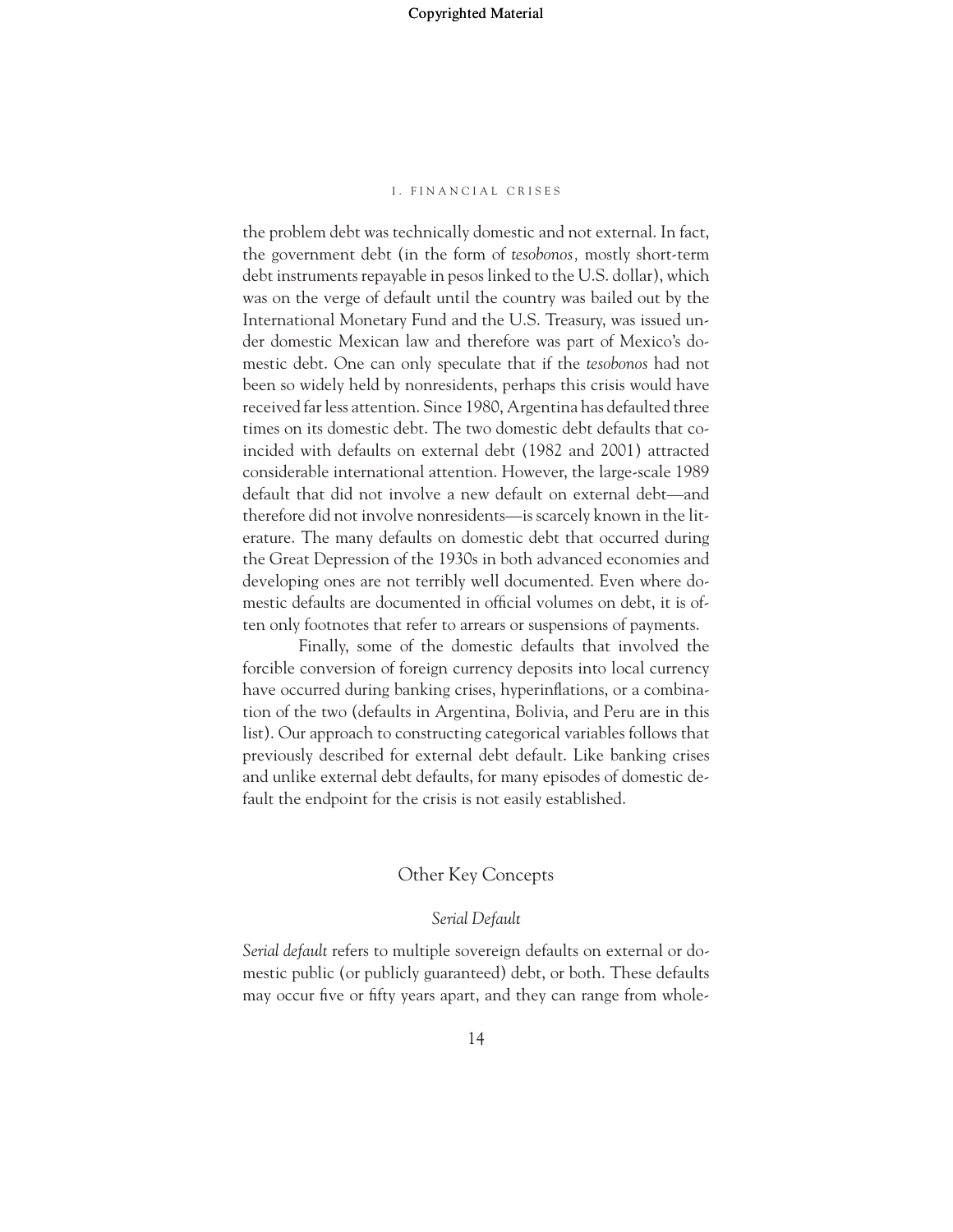### 1. VARIETIES OF CRISES AND THEIR DATES

sale default (or repudiation) to partial default through rescheduling (usually stretching interest payments out at more favorable terms for the debtor). As we discuss in chapter 4, wholesale default is actually quite rare, although it may be decades before creditors receive any type of partial repayment.

## *The This-Time-Is-Different Syndrome*

The essence of the this-time-is-different syndrome is simple.10 It is rooted in the firmly held belief that financial crises are things that happen to other people in other countries at other times; crises do not happen to us, here and now. We are doing things better, we are smarter, we have learned from past mistakes. The old rules of valuation no longer apply. The current boom, unlike the many booms that preceded catastrophic collapses in the past (even in our country), is built on sound fundamentals, structural reforms, technological innovation, and good policy. Or so the story goes.

In the preamble we have already provided a theoretical rationale for the this-time-is-different syndrome based on the fragility of highly leveraged economies, in particular their vulnerability to crises of confidence. Certainly historical examples of the this-timeis-different syndrome are plentiful. It is not our intention to provide a catalog of these, but examples are sprinkled throughout the book. For example, box 1.2 exhibits a 1929 advertisement that embodies the spirit of "this time is different" in the run-up to the Great Depression, and box 6.2 explores the Latin American lending boom of the 1820s, which marked the first debt crisis for that region.

A short list of the manifestations of the syndrome over the past century is as follows:

#### **1. The buildup to the emerging market defaults of the 1930s**

| Why was this time | The thinking at the time: There will never again  |
|-------------------|---------------------------------------------------|
| different?        | be another world war; greater political stability |
|                   | and strong global growth will be sustained        |
|                   | indefinitely; and debt burdens in developing      |
|                   | countries are low.                                |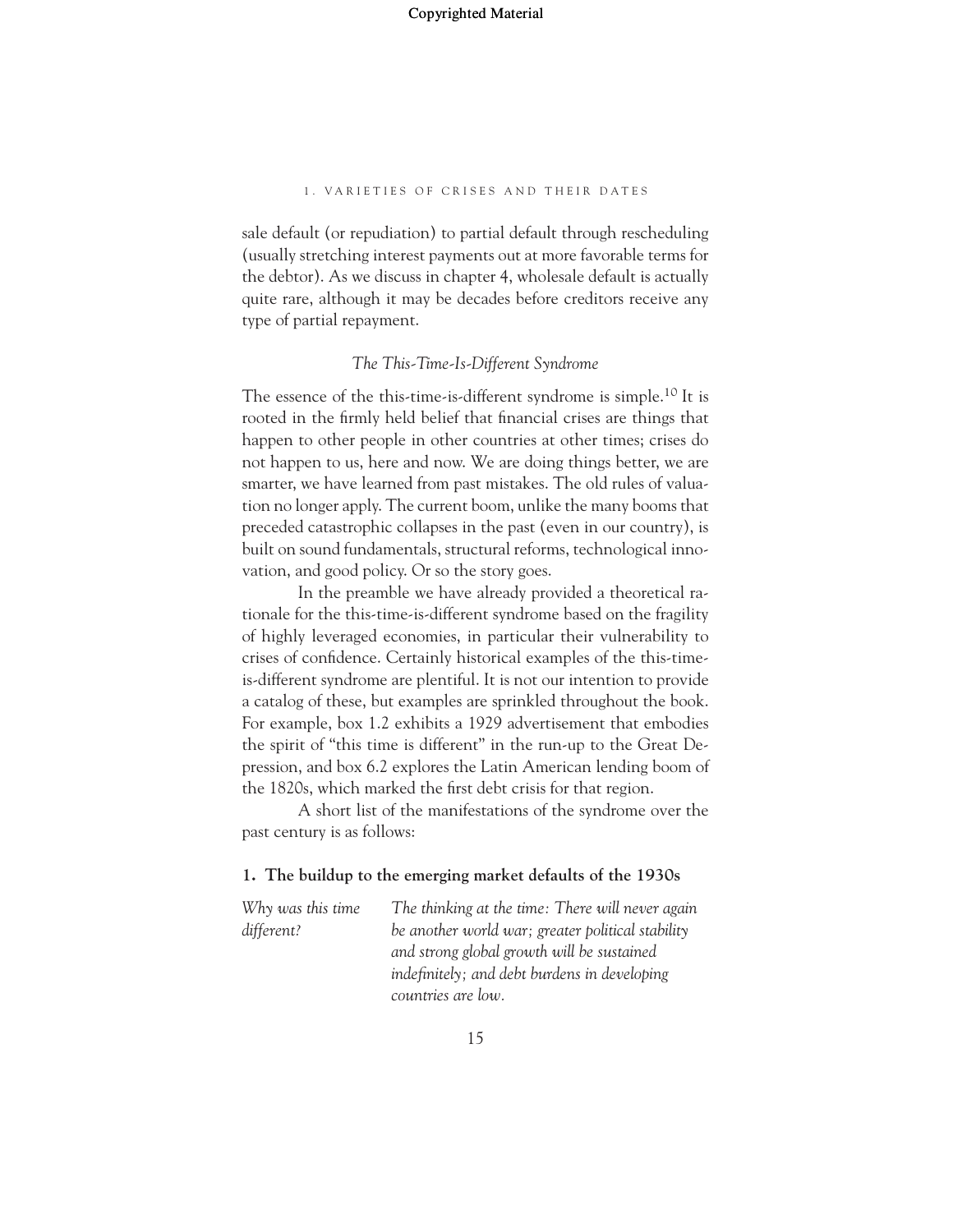

The major combatant countries in World War I had built up enormous debts. Regions such as Latin America and Asia, which had escaped the worst ravages of the war, appeared to have very modest and manageable public finances. The 1920s were a period of relentless global optimism, not dissimilar to the five-year boom that preceded the worldwide financial crisis that began in the United States in mid-2007. Just as global peace was an important component of the 2000s dynamic, so was the widely held view that the experience of World War I would not soon be repeated.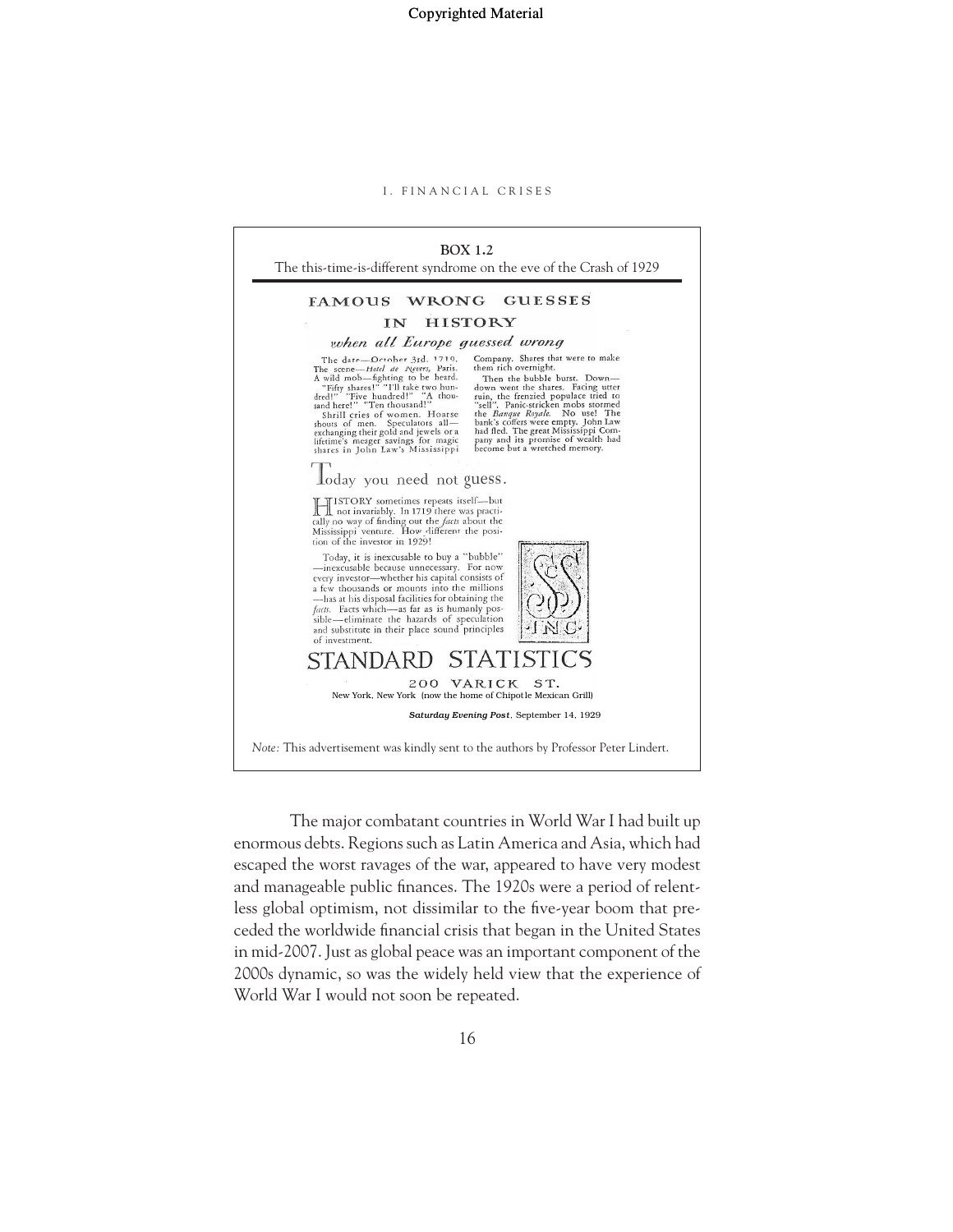## 1. VARIETIES OF CRISES AND THEIR DATES

In 1929, a global stock market crash marked the onset of the Great Depression. Economic contraction slashed government resources as global deflation pushed up interest rates in real terms. What followed was the largest wave of defaults in history.

## **2. The debt crisis of the 1980s**

| Why was this time | The thinking at the time: Commodity prices are     |
|-------------------|----------------------------------------------------|
| different?        | strong, interest rates are low, oil money is being |
|                   | "recycled," there are skilled technocrats in       |
|                   | government, money is being used for high-return    |
|                   | infrastructure investments, and bank loans are     |
|                   | being made instead of bond loans, as in the        |
|                   | interwar period of the 1920s and 1930s. With       |
|                   | individual banks taking up large blocks of loans,  |
|                   | there will be incentive for information gathering  |
|                   | and monitoring to ensure the monies are well       |
|                   | spent and the loans repaid.                        |
|                   |                                                    |

After years of secular decline, the world experienced a boom in commodity prices in the 1970s; commodity-rich Latin America seemed destined to reap enormous profits as world growth powered higher and higher prices for scarce material resources. Global inflation in the developed world had led to a long period of anomalously low real interest rates in rich countries' bond markets. And last but not least, there had been essentially no new defaults in Latin America for almost a generation; the last surge had occurred during the Great Depression.

Many officials and policy economists spoke very approvingly of the loans from Western banks to developing countries. The banks were said to be performing an important intermediation service by taking oil surpluses from the Organization of Petroleum Exporting Countries and "recycling" them to developing countries. Western banks came into the loop because they supposedly had the lending and monitoring expertise necessary to lend en masse to Latin America and elsewhere, reaping handsome markups for their efforts.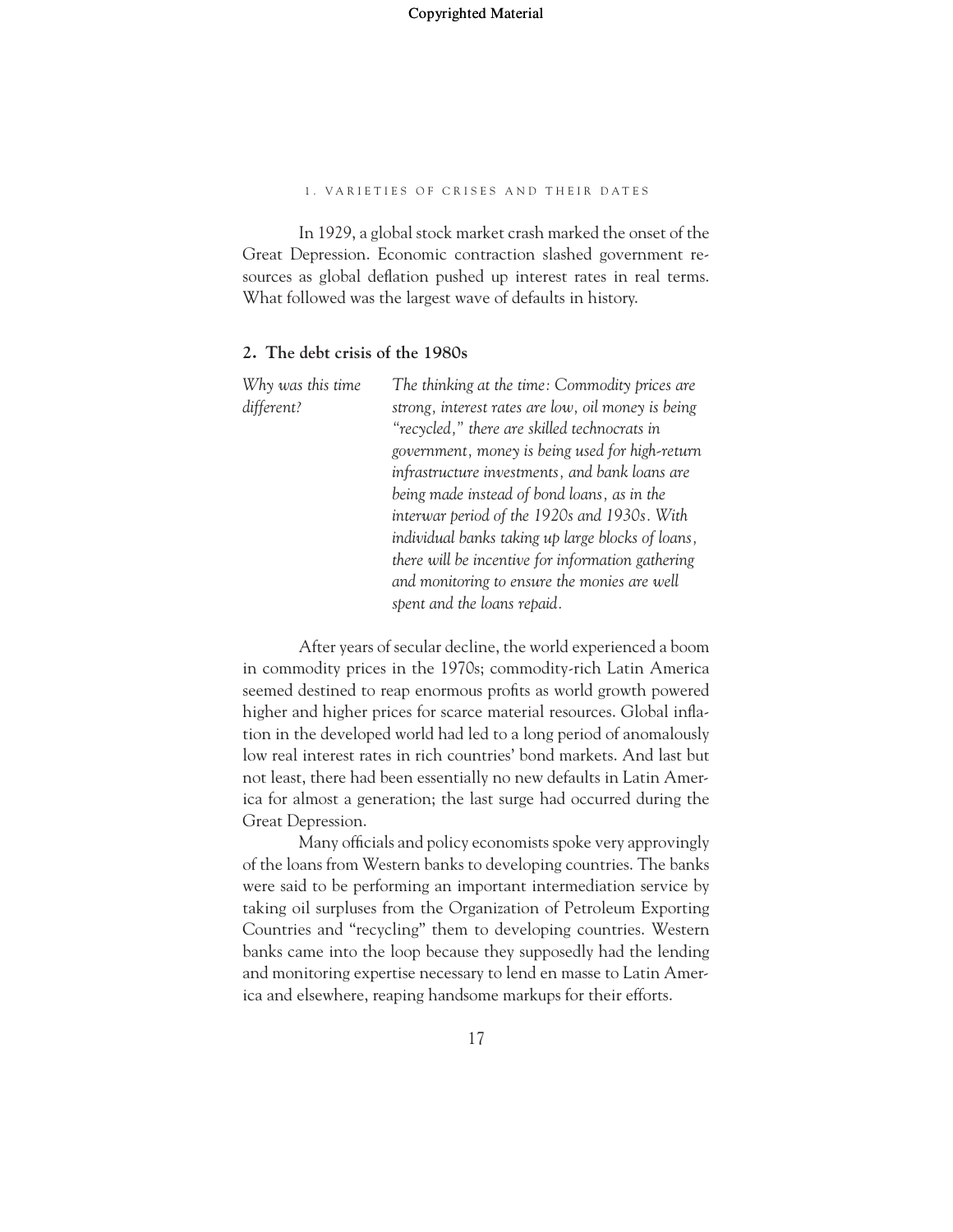### I. FINANCIAL CRISES

The 1970s buildup, like so many before it, ended in tears. Steeply higher real interest rates combined with a collapse of global commodity prices catalyzed Mexico's default in August 1983, and shortly thereafter the defaults of well over a dozen other major emerging markets, including Argentina, Brazil, Nigeria, the Philippines, and Turkey. When the rich countries moved to tame inflation in the early 1980s, steep interest rate hikes by the central banks hugely raised the carrying costs of loans to developing countries, which were typically indexed to short-term rates (why that should be the case is an issue we address in the chapter on the theory of sovereign debt). With the collapse of global demand, commodity prices collapsed as well, falling by 70 percent or more from their peak in some cases.

#### **3. The debt crisis of the 1990s in Asia**

| Why was this time | The thinking at the time: The region has a  |
|-------------------|---------------------------------------------|
| different?        | conservative fiscal policy, stable exchange |
|                   | rates, high rates of growth and saving, and |
|                   | no remembered history of financial crises.  |

Asia was the darling of foreign capital during the mid-1990s. Across the region, (1) households had exceptionally high savings rates that the governments could rely on in the event of financial stress, (2) governments had relatively strong fiscal positions so that most borrowing was private, (3) currencies were quasi-pegged to the dollar, making investments safe, and (4) it was thought that Asian countries never have financial crises.

In the end, even a fast-growing country with sound fiscal policy is not invulnerable to shocks. One huge weakness was Asia's exchange rate pegs against the dollar, which were often implicit rather than explicit.<sup>11</sup> These pegs left the region extremely vulnerable to a crisis of confidence. And, starting in the summer of 1997, that is precisely what happened. Governments such as Thailand's ultimately suffered huge losses on foreign exchange intervention when doomed efforts to prop up the currency failed.<sup>12</sup> Korea, Indonesia, and Thailand among others were forced to go to the International Monetary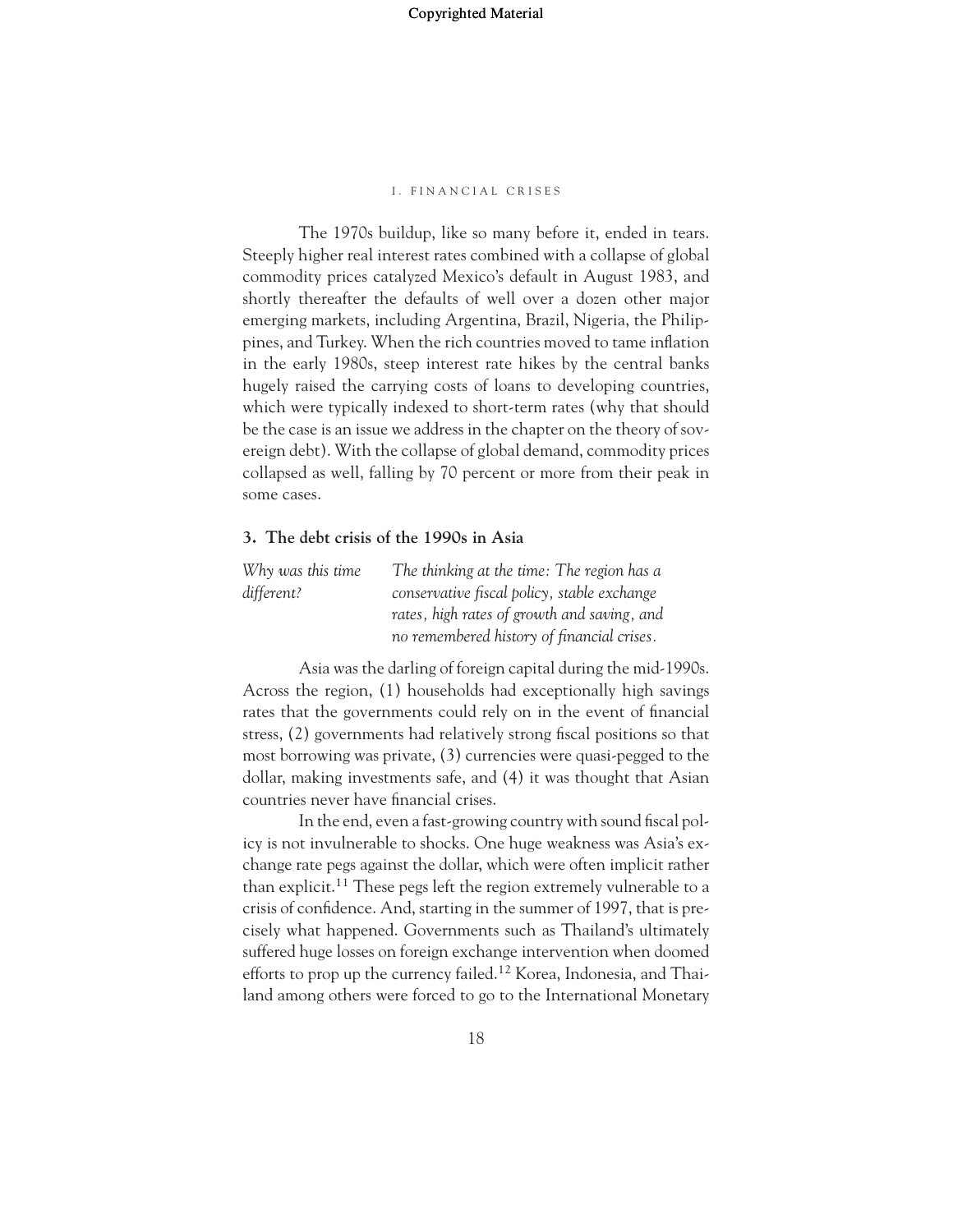## 1. VARIETIES OF CRISES AND THEIR DATES

Fund for gigantic bailout packages, but this was not enough to stave off deep recessions and huge currency depreciations.

## **4. The debt crisis of the 1990s and early 2000s in Latin America**

| Why was this time | The thinking at the time: The debts are bond        |
|-------------------|-----------------------------------------------------|
| different?        | debts, not bank debts. (Note how the pendulum       |
|                   | swings between the belief that bond debt is safer   |
|                   | and the belief that bank debt is safer.) With       |
|                   | orders of magnitude more debt holders in the case   |
|                   | of bonds than in the case of international banks,   |
|                   | countries will be much more hesitant to try to      |
|                   | default because renegotiation would be so difficult |
|                   | (see instance 2 earlier).                           |

During the early 1990s, international creditors poured funds into a Latin American region that had only just emerged from a decade of default and stagnation. The credit had been channeled mainly through bonds rather than banks, leading some to conclude that the debts would be invulnerable to renegotiation. By spreading debt claims out across a wide sea of bond holders, it was claimed, there could be no repeat of the 1980s, in which debtor countries had successfully forced banks to reschedule (stretch out and effectively reduce) debt repayments. Absent the possibility of renegotiation, it would be much harder to default.

Other factors were also at work, lulling investors. Many Latin American countries had changed from dictatorships to democracies, "assuring greater stability." Mexico was not a risk because of the North American Free Trade Agreement, which came into force in January 1994. Argentina was not a risk, because it had "immutably" fixed its exchange rate to the dollar through a currency board arrangement.

Eventually, the lending boom of the 1990s ended in a series of financial crises, starting with Mexico's December 1994 collapse. What followed included Argentina's \$95 billion default, the largest in history at that time; Brazil's financial crises in 1998 and 2002; and Uruguay's default in 2002.